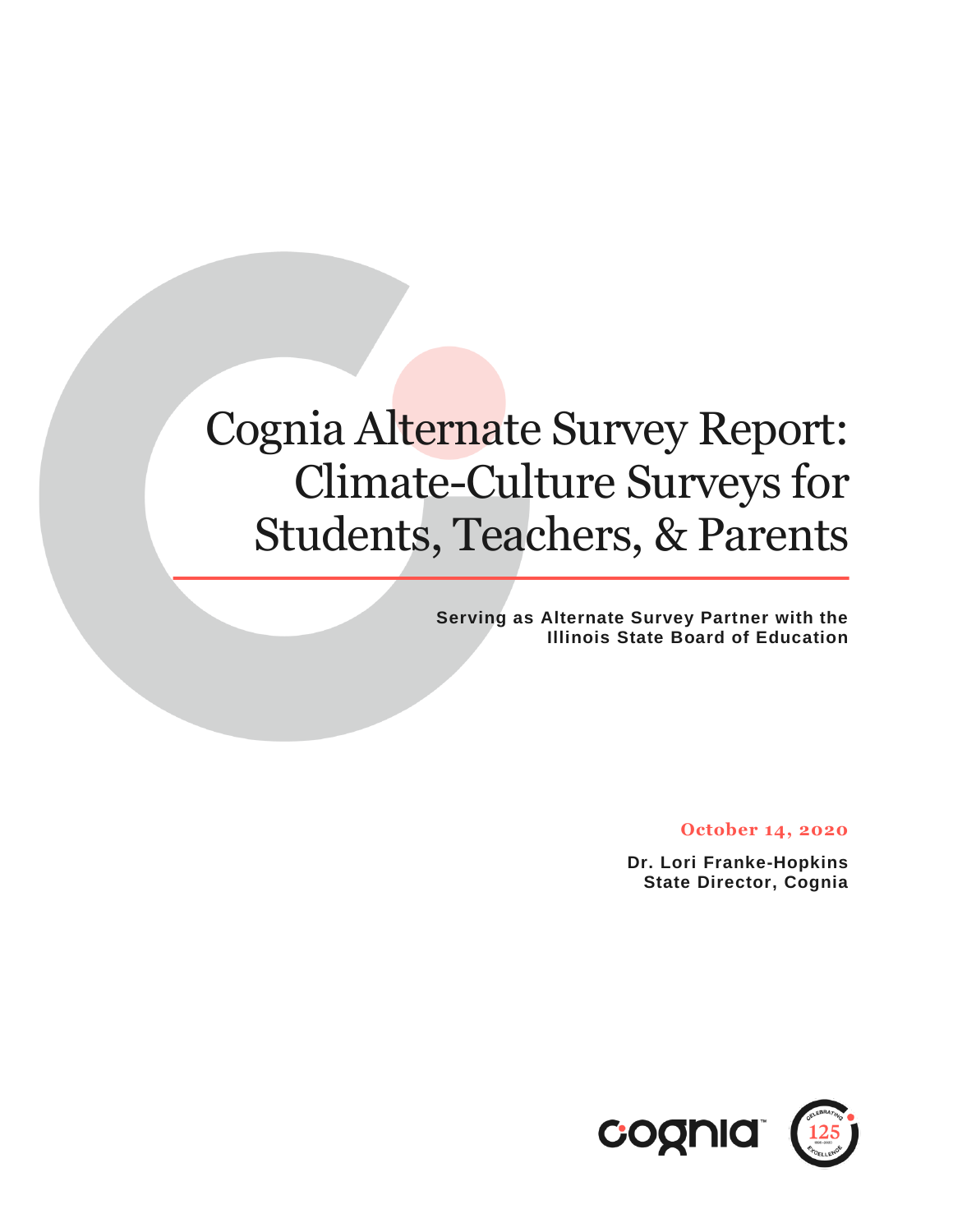#### **Table of Contents**

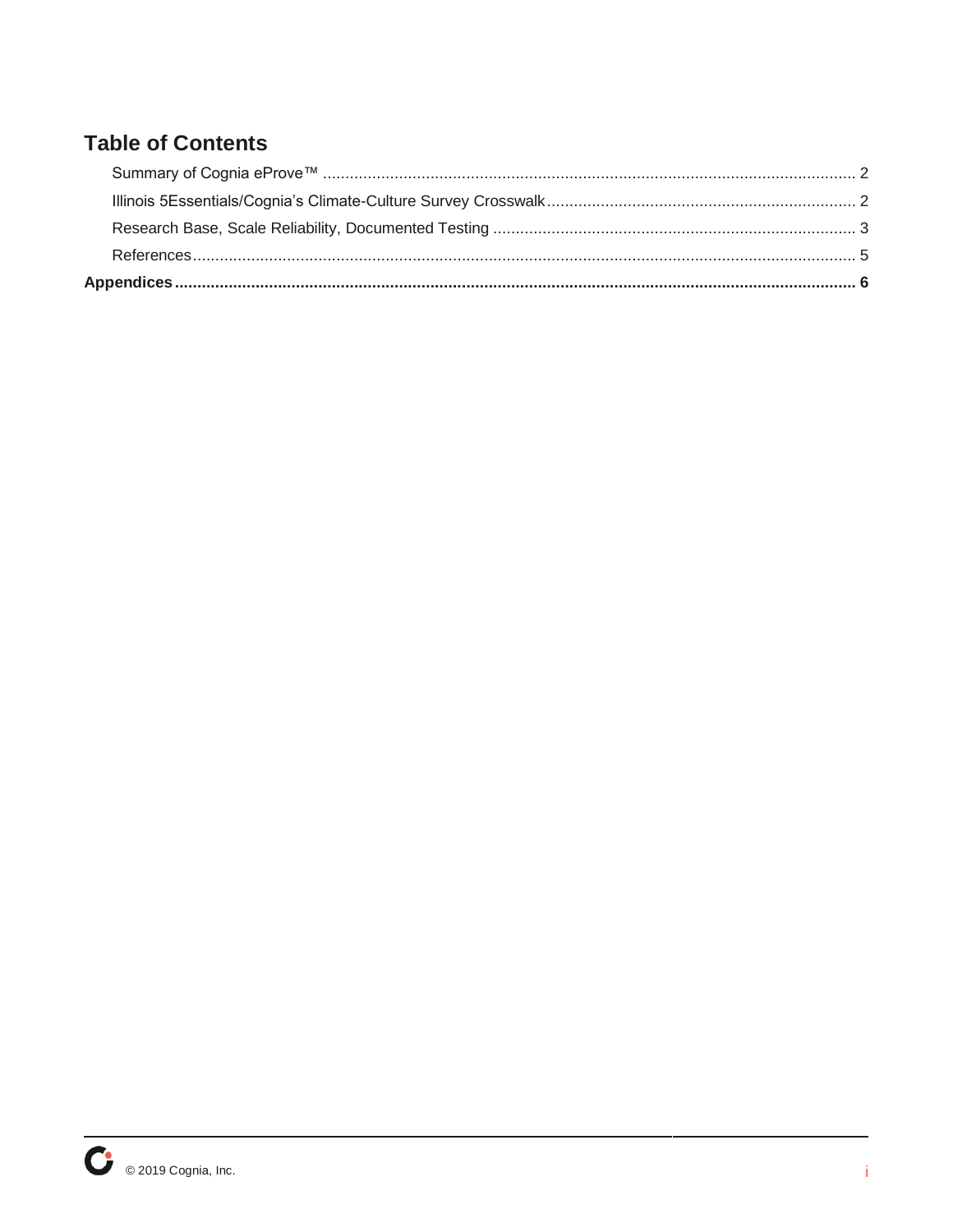### <span id="page-2-0"></span>Summary of Cognia eProve™

Cognia has developed a suite of tools within the online eProve™ software platform to measure important aspects of teaching and learning. These tools rely on various measurement approaches, from typical Likert-type items where the respondent rates the level of agreement with the item stem, to behaviorally focused items that ask how often a teacher or student engages in some specific behavior.

eProve™ includes over fifty surveys that allow students to understand the voice of stakeholders and implement improvement processes based on their feedback. **The Climate and Culture Survey** is structured so that respondents are asked to choose four words or phrases that best reflect their experiences with their (or their children's) school. The results are based on the percentage of respondents who chose a particular word or phrase in relation to the question stem. Following the work of Ritchhart (2015), the *School Climate and Culture Survey* looks to get information across eight different "forces" that shape school culture: Expectations, Language, Time, Modeling, Opportunities, Routines, Interactions, and Environment. These surveys are available in English and Spanish and schools/districts can distribute surveys digitally or provide printed copies (Appendix A).

## <span id="page-2-1"></span>Illinois 5Essentials/Cognia's Climate-Culture Survey **Crosswalk**

Senate Bill 7 requires the Illinois State Board of Education (ISBE) to establish a survey of learning conditions to provide feedback from teachers and students regarding the instructional environment within each school in the state. Every school district must administer the survey in each of its schools at least biannually and provide the data to the Illinois State Board of Education (ISBE). ISBE, in partnership with the University of Chicago, provides the 5Essentials Survey for Illinois districts and schools annually to leverage stakeholder voice. Based on research conducted by the University of Chicago, the following were found to be critical for success: Effective Leaders, Collaborative Teachers, Involved Families, Supportive Environment, Ambitious Instruction.

Understanding that ISBE needs to ensure alignment and coherence of data and information collected and reported as part of the state's accountability system, a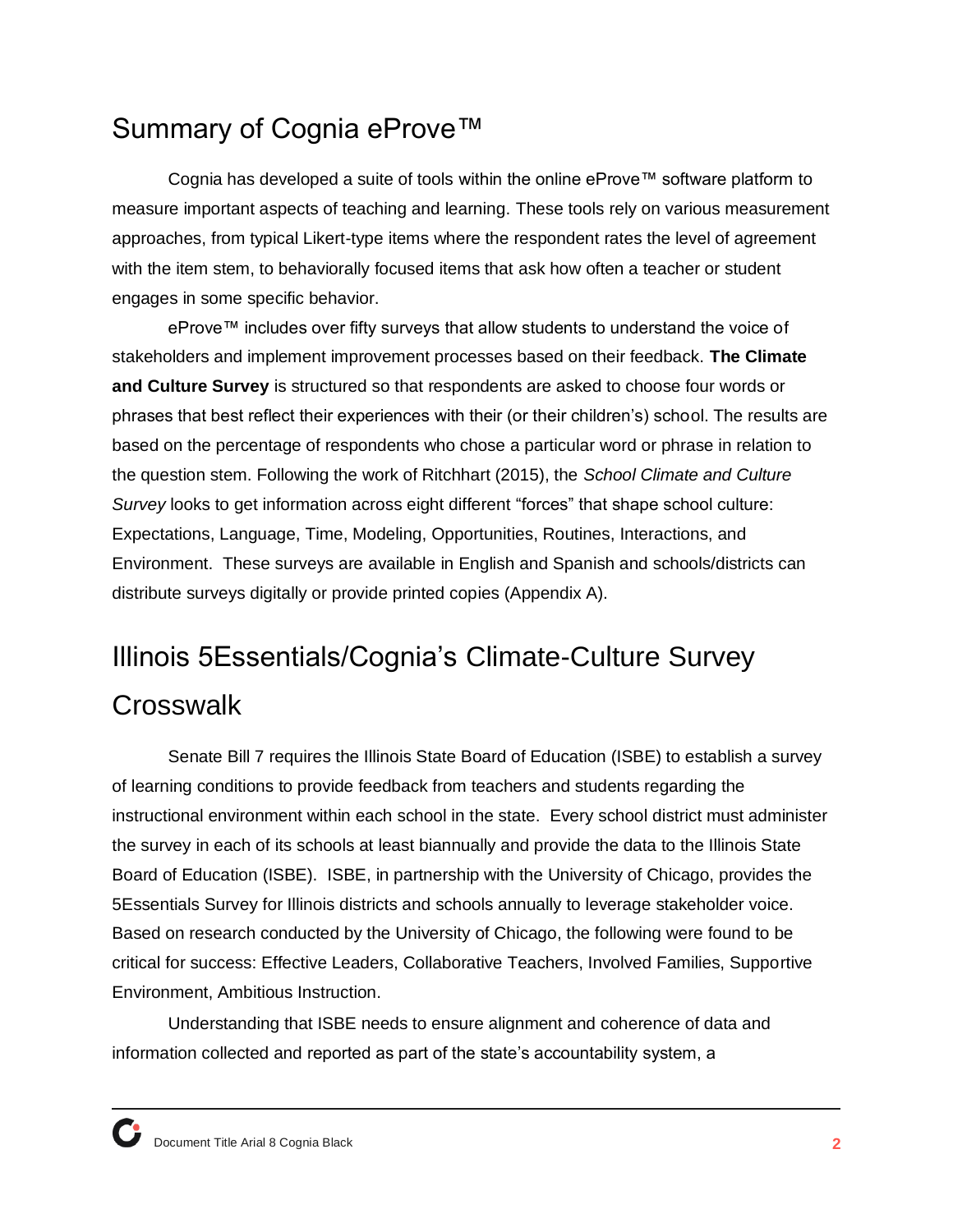comprehensive crosswalk of the 5Essentials framework and Cognia's Climate/Culture Surveys is included (Appendix B).

### <span id="page-3-0"></span>Research Base, Scale Reliability, Documented Testing

One of the most important aspects of any well-functioning education system is understanding its norms, how the members of that system interact to successfully to meet its overall goals (Bryk, Sebring, Allensworth, Luppescu, & Easton, 2010). While no one measure can truly capture the "culture" or a school or school system, we can look at important aspects of that system from many different angles and from the viewpoints of different stakeholders (Appendix C).

Following the work of Ritchhart (2015), the Cognia School Climate and Culture survey looks to get information across 8 different "forces" that shape school culture:

- Expectations what are the expectations for students in a school?
- Language what words do teachers use to shape what activities, thinking, and ideas are seen as being important?
- Time how do those in a school feel about the time they have to do what they are asked to do to be successful?
- Modeling what kinds of behaviors do adults in the school exhibit that can reinforce an effective learning culture?
- Opportunities what opportunities do students have in the classroom to apply their skills and knowledge?
- Routines what kinds of thinking and learning routines happen in the classroom and are they experiences as being a normal part of the everyday classroom culture?
- Interactions what kinds of interactions do students have with adults in the school, do teachers have with peers, do parents have with staff, etc.?
- Environment what is the experience of the physical spaces in which learning, teaching, and working happen?

The Cognia School Climate and Culture Survey is structured so that respondents are asked to choose 4 words or phrases that best matched their experiences with their (or their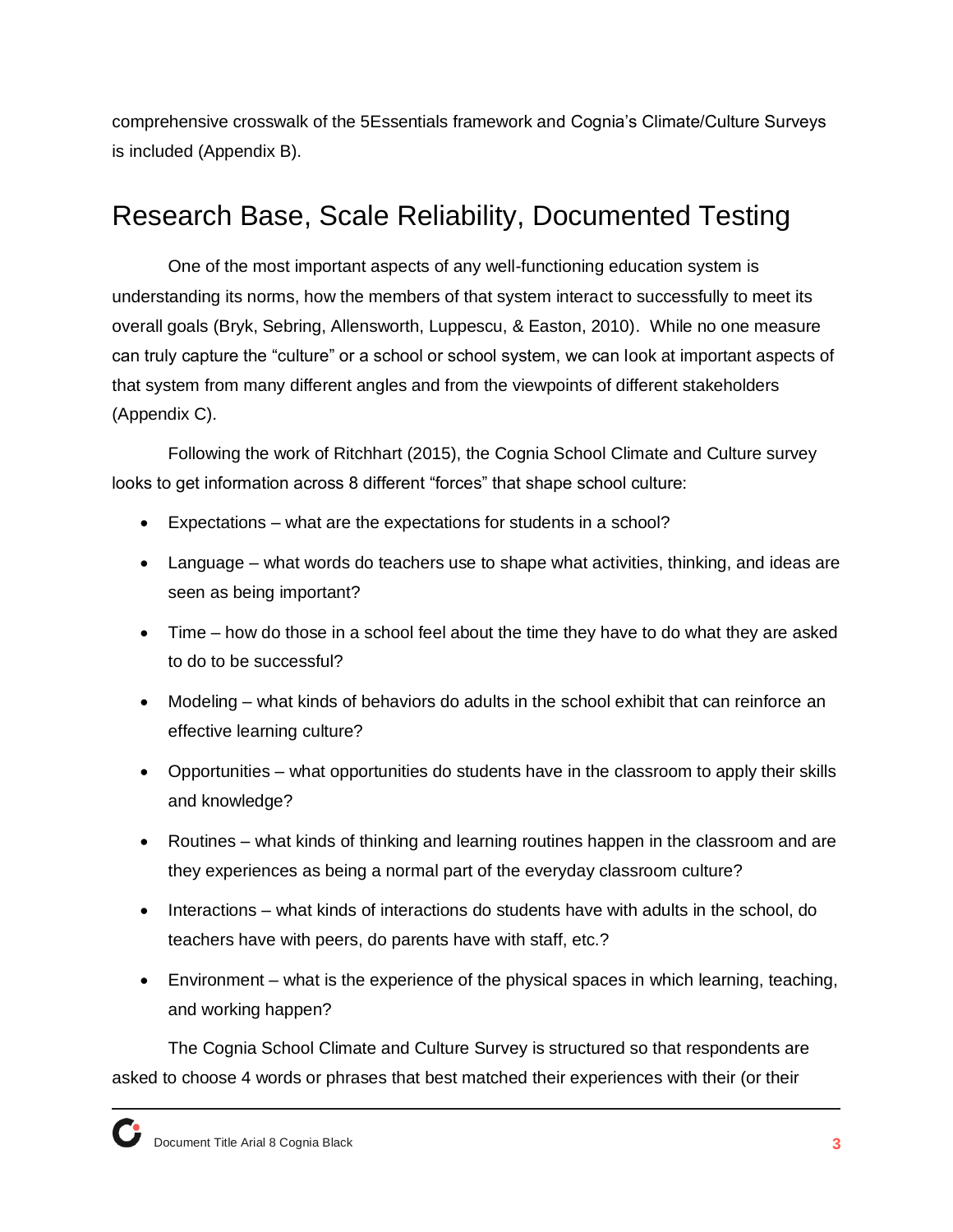children's) school. This survey attempts to measure the overall culture of the school across the eight areas mentioned above from the perspective of students, teachers, staff, and parents.

The Climate and Culture Survey has forms for students, parents, non-academic staff, and teachers. The questions are similar across all forms, although not all groups receive all of the questions based on respondents' age and/or if that respondent group has enough information to be able to accurately answer the question as it was posed. In addition, a question related to how students, teachers, and staff "feel" while at school is administered. The results are based on the percentage of respondents who chose a particular word or phrase in relation to the question stem.

Data collected across the Cognia network between 2015 and 2018 was used calculate Cronbach's Alpha, a common statistical method employed to demonstrate evidence for the reliability of an instrument such as the Climate and Culture survey. The results of this analysis are presented below and represent a range and depth of respondents across the Elementary, Middle & High School, Parent, Staff, and Teacher forms.

|                         | <b>Elementary</b> | Middle &<br><b>High School</b> | <b>Parent</b> | <b>Staff</b> | <b>Teacher</b> |
|-------------------------|-------------------|--------------------------------|---------------|--------------|----------------|
| <b>Statistic</b>        |                   |                                |               |              |                |
| <b>Reliability</b>      | 0.42              | 0.85                           | 0.73          | 0.84         | 0.83           |
| N                       | 238,665           | 597,856                        | 266,277       | 40,020       | 89,082         |
| Gender (%)              |                   |                                |               |              |                |
| Male                    | 49.7              | 49.1                           | 25.3          | 18.5         | 22.8           |
| Female                  | 49.8              | 50.7                           | 74.1          | 80.9         | 76.6           |
| Race (%)                |                   |                                |               |              |                |
| American Indian or      |                   |                                |               |              |                |
| Alaska Native           | 4.6               | 2.8                            | 1.8           | 1.9          | 1.0            |
| Asian                   | 2.2               | 3.4                            | 2.6           | 1.3          | 1.4            |
| <b>Black or African</b> |                   |                                |               |              |                |
| American                | 22.1              | 17.2                           | 14.7          | 15.3         | 10.1           |
| Native Hawaiian or      |                   |                                |               |              |                |
| Other Pacific Isla.     | 0.9               | 1.0                            | 0.5           | 0.4          | 0.2            |
| Two or more races       | 14.8              | 16.0                           | 7.5           | 4.2          | 3.8            |
| White                   | 52.6              | 56.2                           | 70.4          | 74.6         | 81.7           |
| Ethnicity (%)           |                   |                                |               |              |                |
| Hispanic                | 16.9              | 23.0                           | 14.9          | 8.9          | <b>NA</b>      |
| Not Hispanic or Latino  | 80.7              | 70.9                           | 78.2          | 80.1         | <b>NA</b>      |

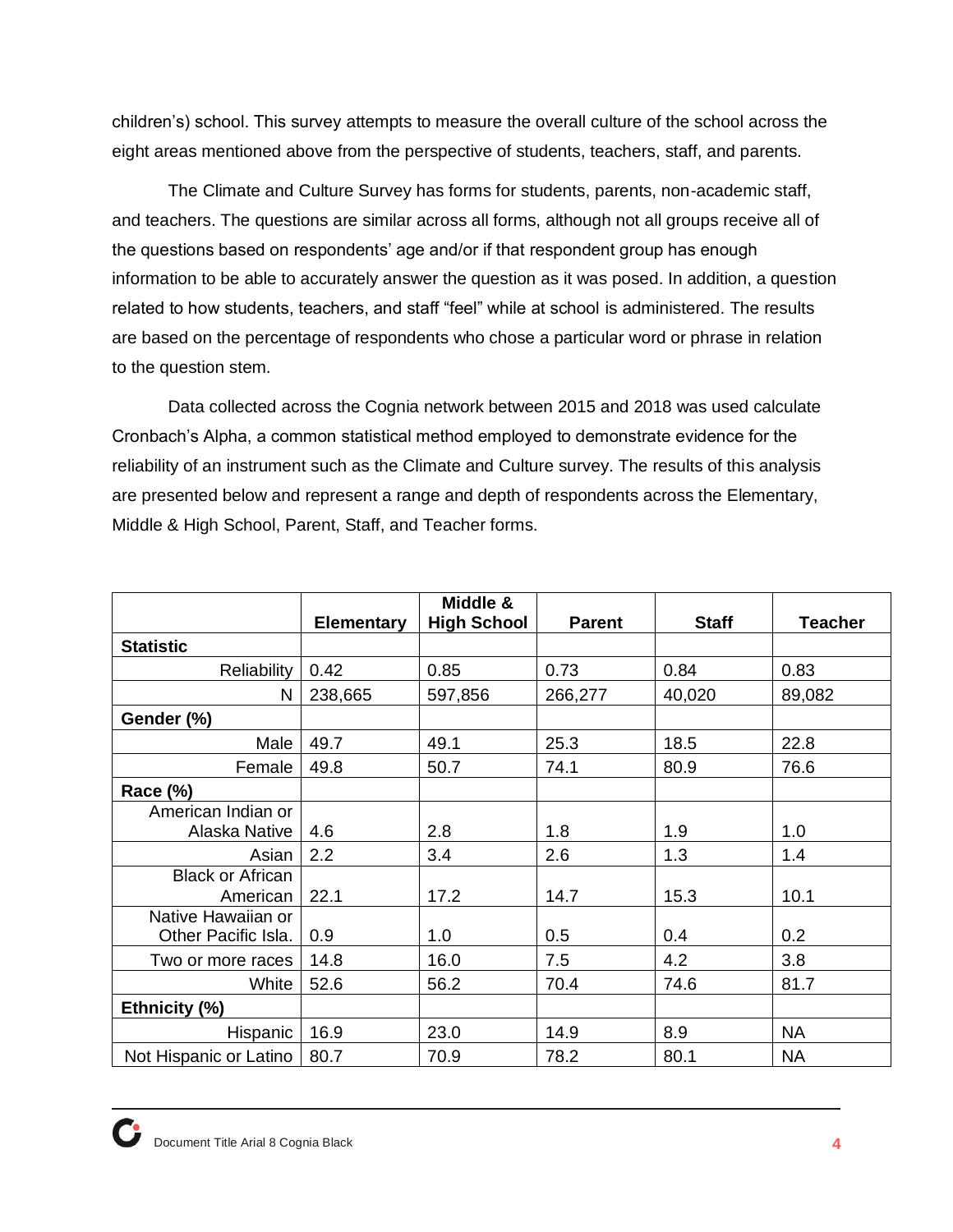### <span id="page-5-0"></span>**References**

Bryk, A. S., Sebring, P. B., Allensworth, E., Luppescu, S., & Easton, J. Q. (2010). *Organizing Schools for Improvement: Lessons from Chicago*. Chicago, IL: The University of Chicago Press.

Ritchhart, R. (2015). *Creating Cultures of Thinking*. San Francisco, CA: Jossey-Bass.